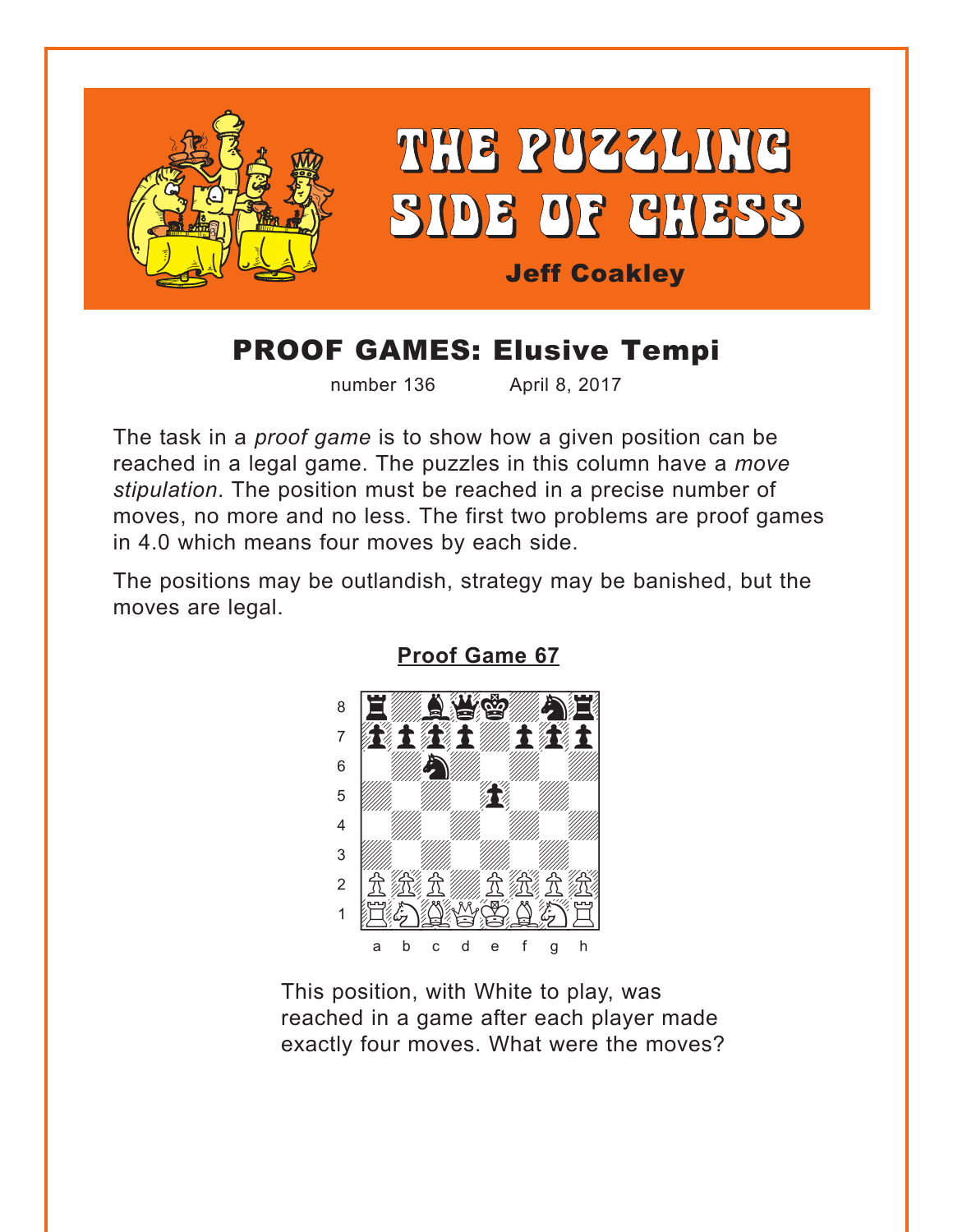<span id="page-1-0"></span>

Dogged Persistence in the Pursuit of Truth



**Proof Game 68** 

This position was reached after Black's fourth turn. What were the moves?

A synthetic game is similar to a proof game. But instead of finding the move sequence that leads to a given position, the task is to compose a game that ends with a particular move.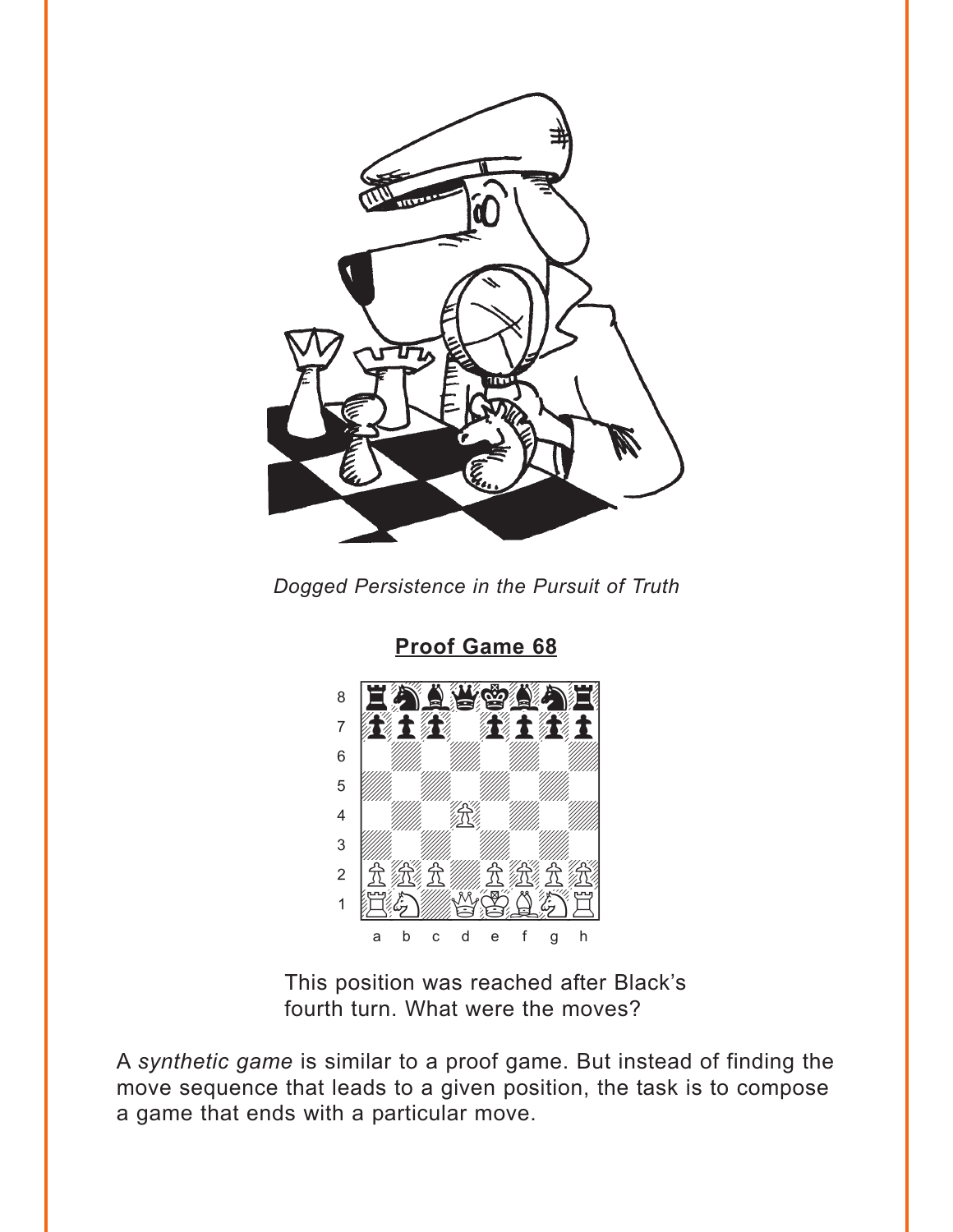#### **[Synthetic Game 31](#page-5-0)**

<span id="page-2-0"></span>

Compose a game that ends with the move **4...Nc5#**.



The next two "longer" games are length 4.5 and 5.0. Perhaps it's a needless reminder, but the positions must be reached in the stipulated number of moves, not sooner.



**[Longer Proof Game 33](#page-5-0)** (4.5 moves)

This position was reached after White's fifth turn. What were the moves?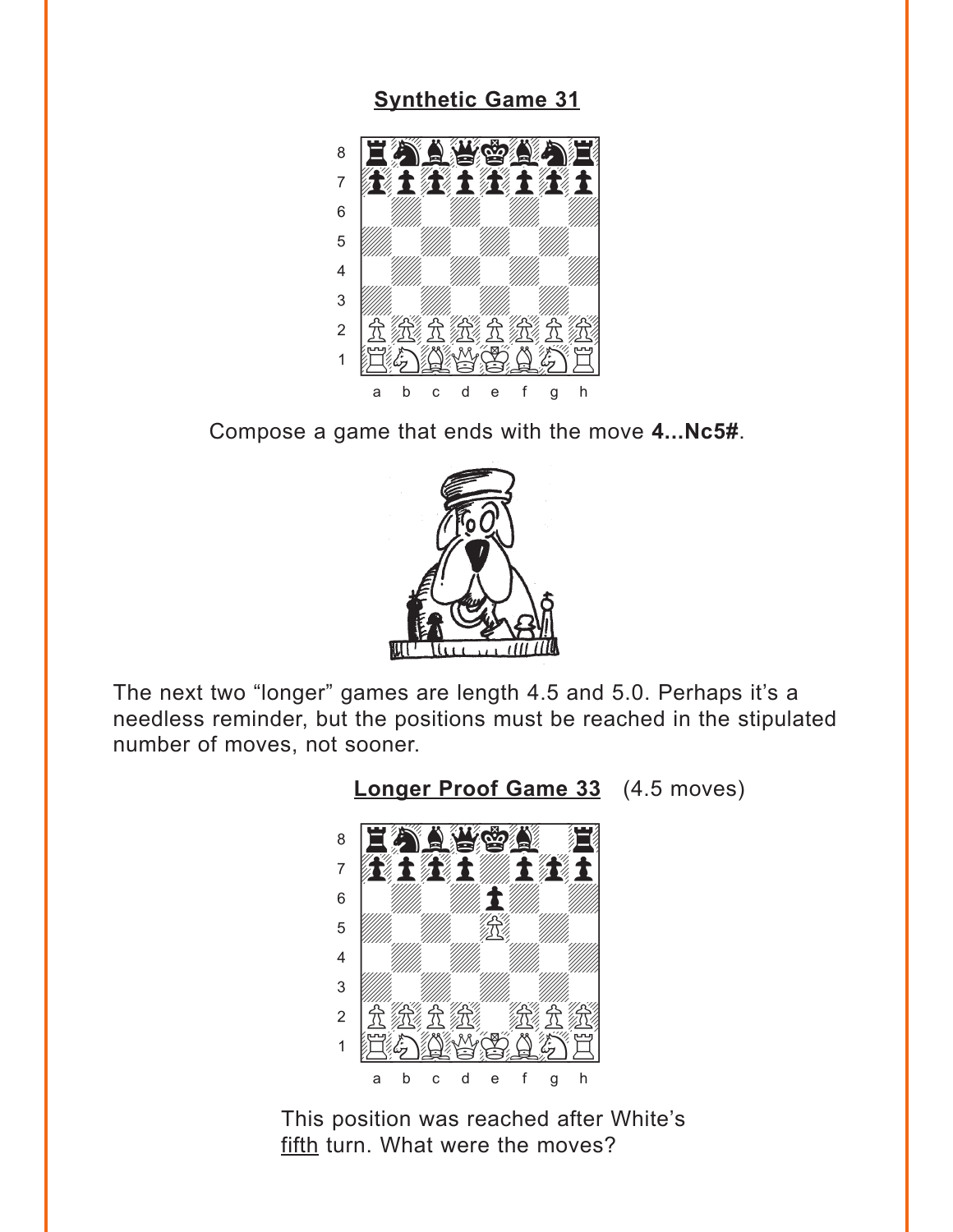## **[Longer Proof Game 34](#page-6-0)** (5.0 moves)

<span id="page-3-0"></span>

This position was reached after Black's fifth turn. What were the moves?

The final proof game transcends the normal limits of solvability for most chess detectives. It is included here as a sort of "PG Showcase", showing the compositional possibilities in this type of retro problem.

Nevertheless, if you are inclined to give it a go, note that Black has captured seven pieces in nine turns. If you'd like an additional hint and can read upside down, then see the clue at the bottom of the page.





This position was reached after White's tenth turn. What were the moves?

*The Case of the Abandoned Monarch*

Clue: All moves by Black were made with the h-pawn.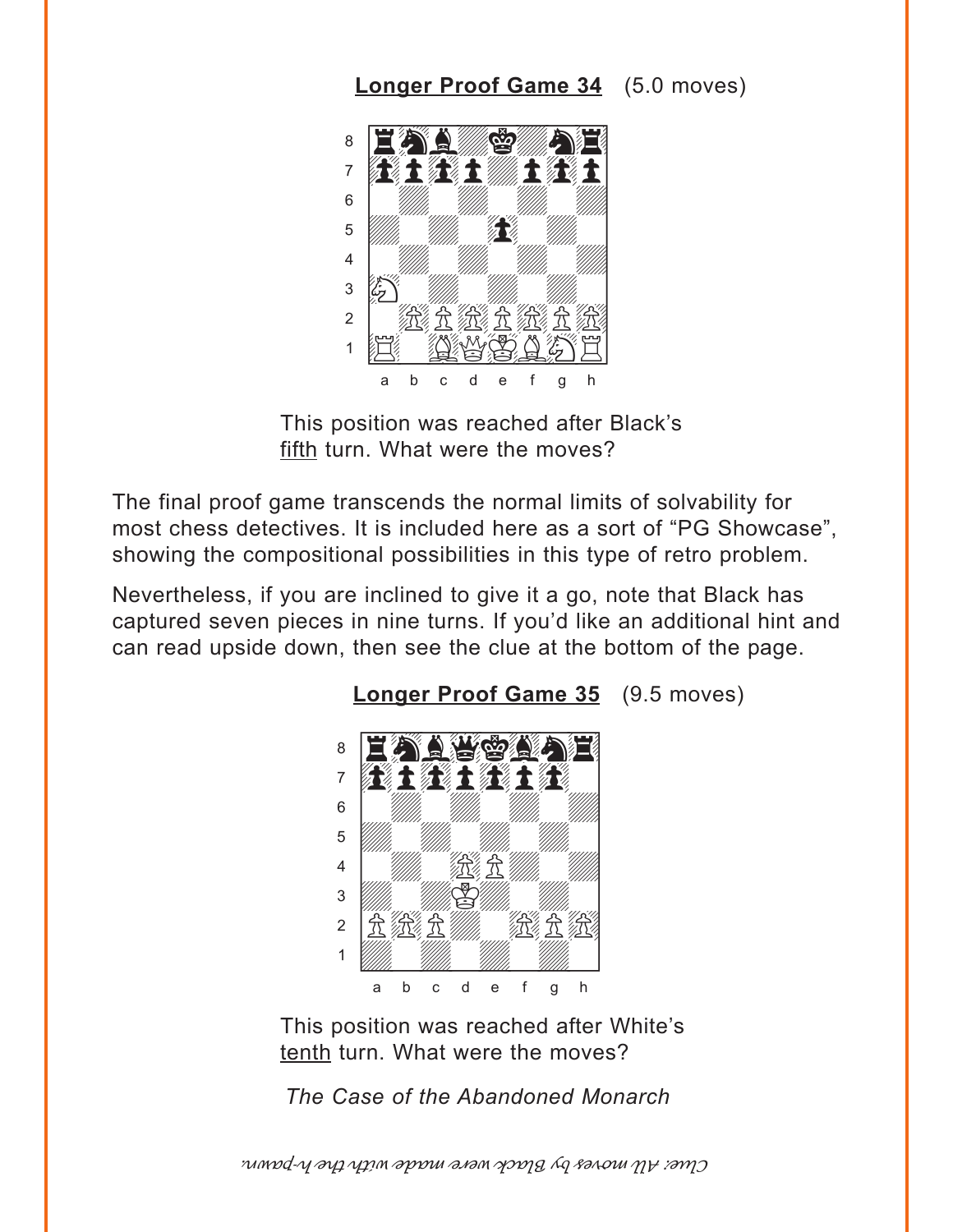# <span id="page-4-0"></span>**SOLUTIONS**

All proof games by J. Coakley, *Puzzling Side of Chess* (2017).

*PDF hyperlinks***.** You can advance to the solution of any puzzle by clicking on the underlined title above the diagram. To return to the puzzle, click on the title above the solution diagram.

*Archives***.** Other columns with similar problems can be found in the Puzzling Side archives.



**[Proof Game 67](#page-0-0)**

1.d3 e6 2.d4 Bc5 3.dxc5 e5 4.c6 Nxc6

Tempo moves by pawns on each side.



**[Proof Game 68](#page-1-0)**

1.d3 d6 2.Bf4 Qd7 3.Bxd6 Qxd6 4.d4 Qd8

Tempi by the white pawn and black queen, plus a switchback on d8.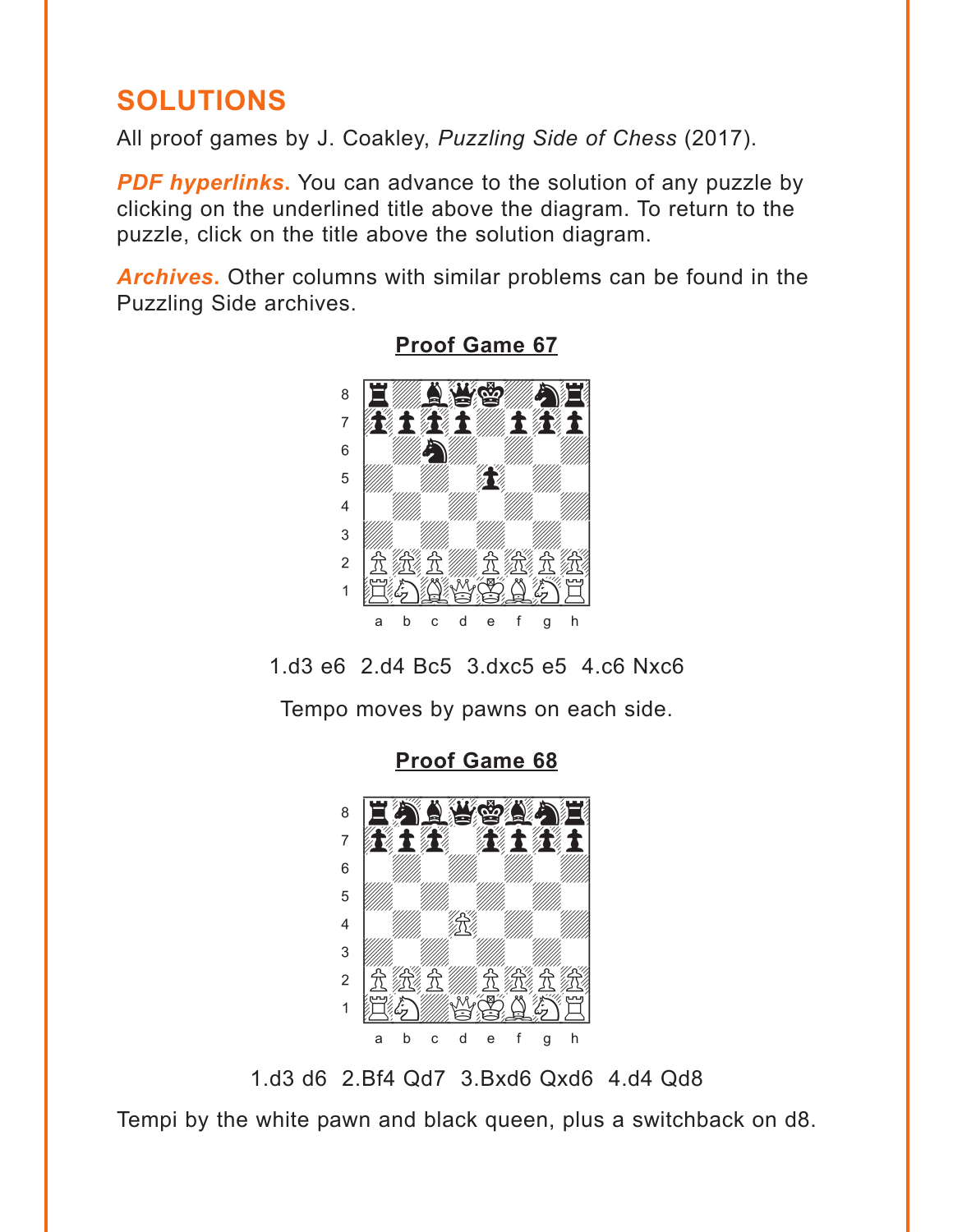### **Synthetic Game 31**

<span id="page-5-0"></span>

1.e3 e6 2.Ke2 Na6 3.Kd3 Qf6 4.Ke4 Nc5#

The black moves can be played in different orders. White can also play 3.Kf3.



**Longer Proof Game 33** (4.5 moves)

1.e3 Nf6 2.e4 Nd5 3.e5 Nc3 4.Nxc3 e6 5.Nb1

Tempo move by the white e-pawn and a knight switchback to b1, but the real challenge is seeing that the black knight was not captured on g4 or h5 by the white queen. At least not in 4.5 moves!

The position can be reached in 3.5 moves this way: 1.e4 Nf6 (or 1...Nh6) 2.e5 Ng4 (or 2...Nh5 3.Qxh5) 3.Qxg4 e6 4.Qd1